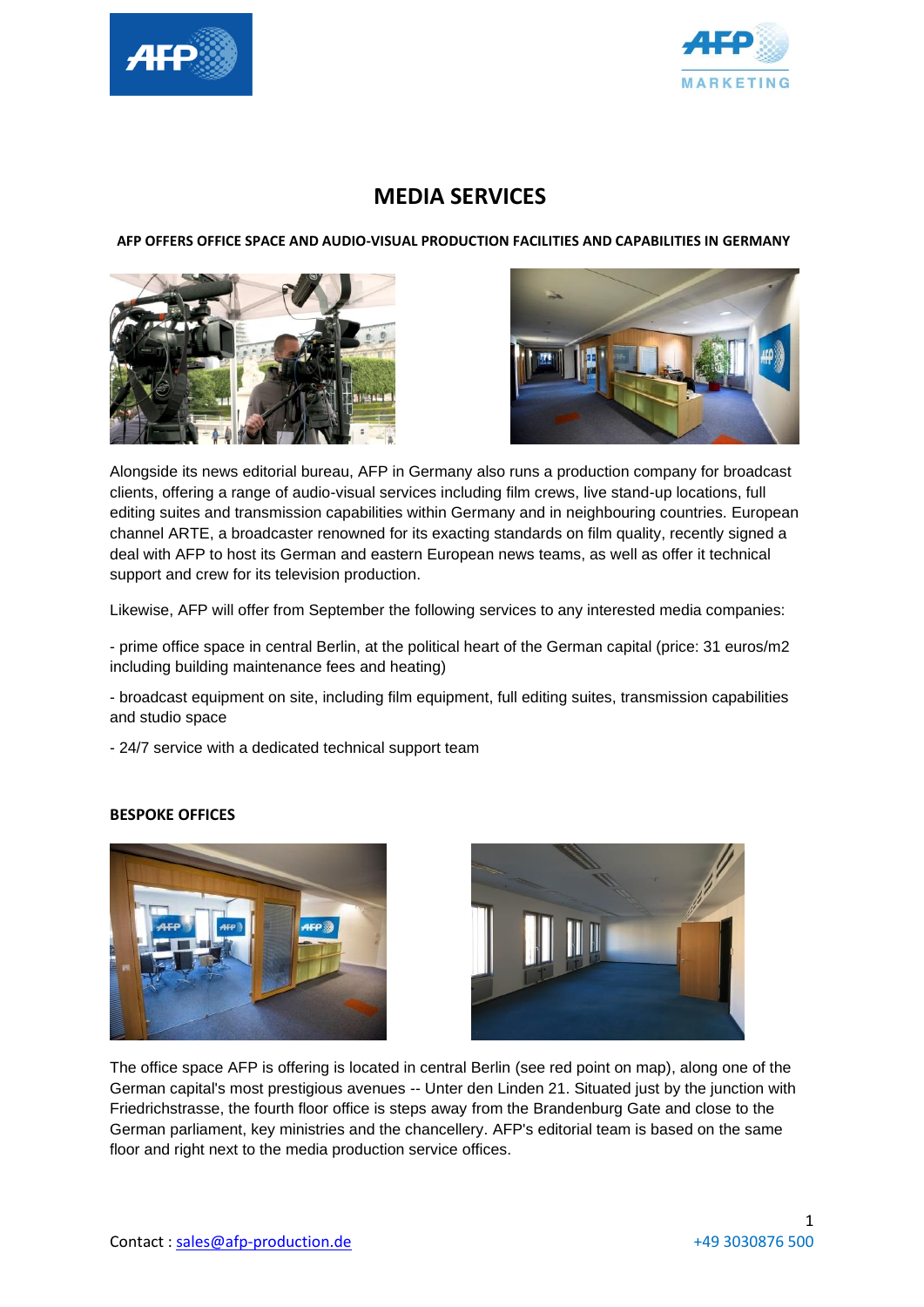





A roof access to the building is available on demand for live stand-ups, with a view over the main landmarks of the German capital. To the east in particular, the television tower at Alexanderplatz and the Berliner Dom provide a distinctive backdrop.



While to the west, the Brandenburg Gate is reachable within minutes.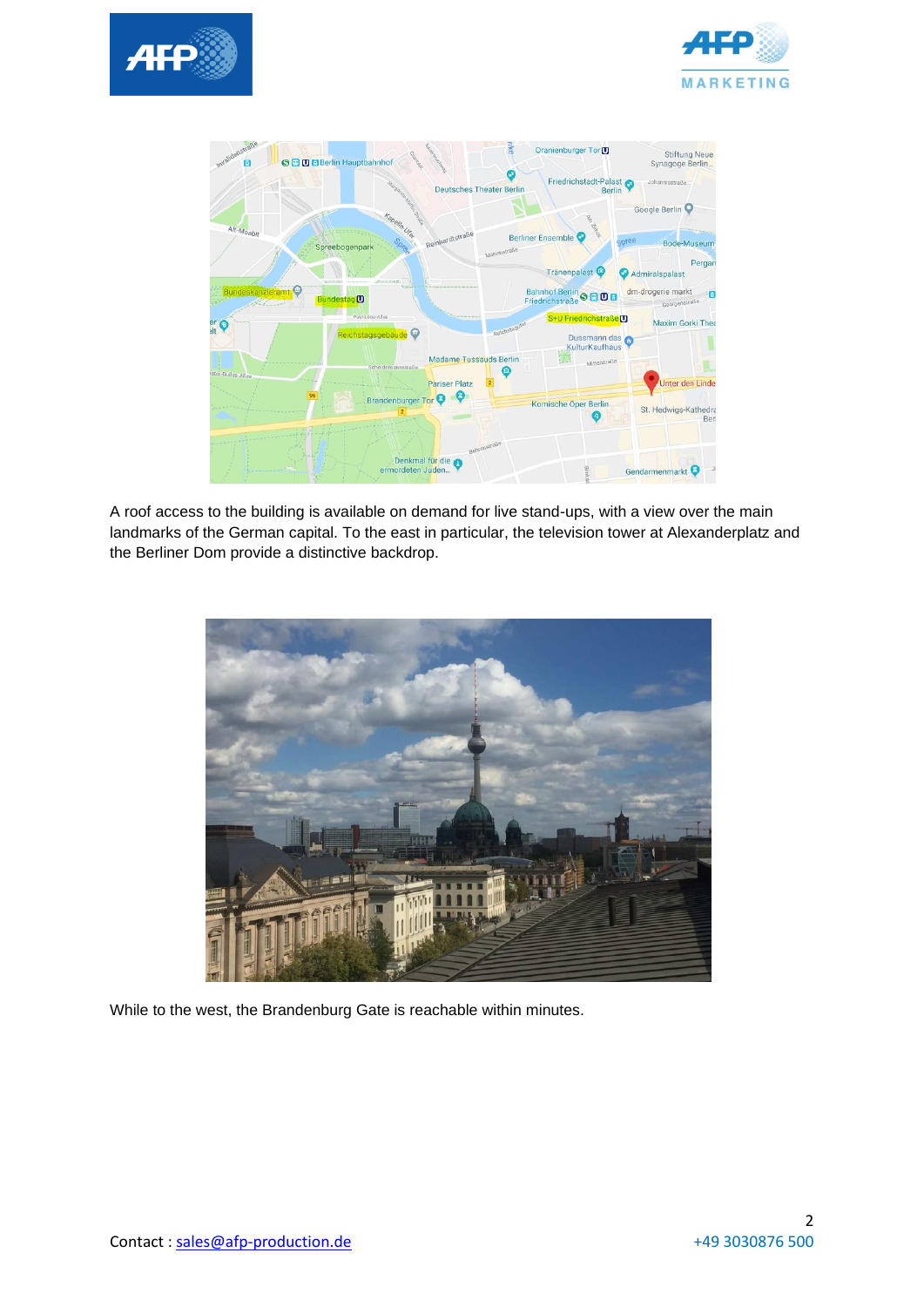





In all, the office floor space totals 300 m2 (including common areas) with a view over Unter den Linden and/or the building's internal courtyard.





**Made to measure:** We can custom design the office space according to individual media company's needs -- from putting up or tearing down walls to the colour of the wall paint. The office is accessible from ground floor via an elevator. Alternatively, there is a common reception desk on the second floor for the building, while AFP has its own front desk screening or welcoming any visitors on the fourth floor.

The offices share a common kitchen and toilets. Media companies have access to AFP's editorial office space where there is a conference room, additional kitchens, and a reading room stocked with national and regional newspapers, a coffee machine and a snack vending machine.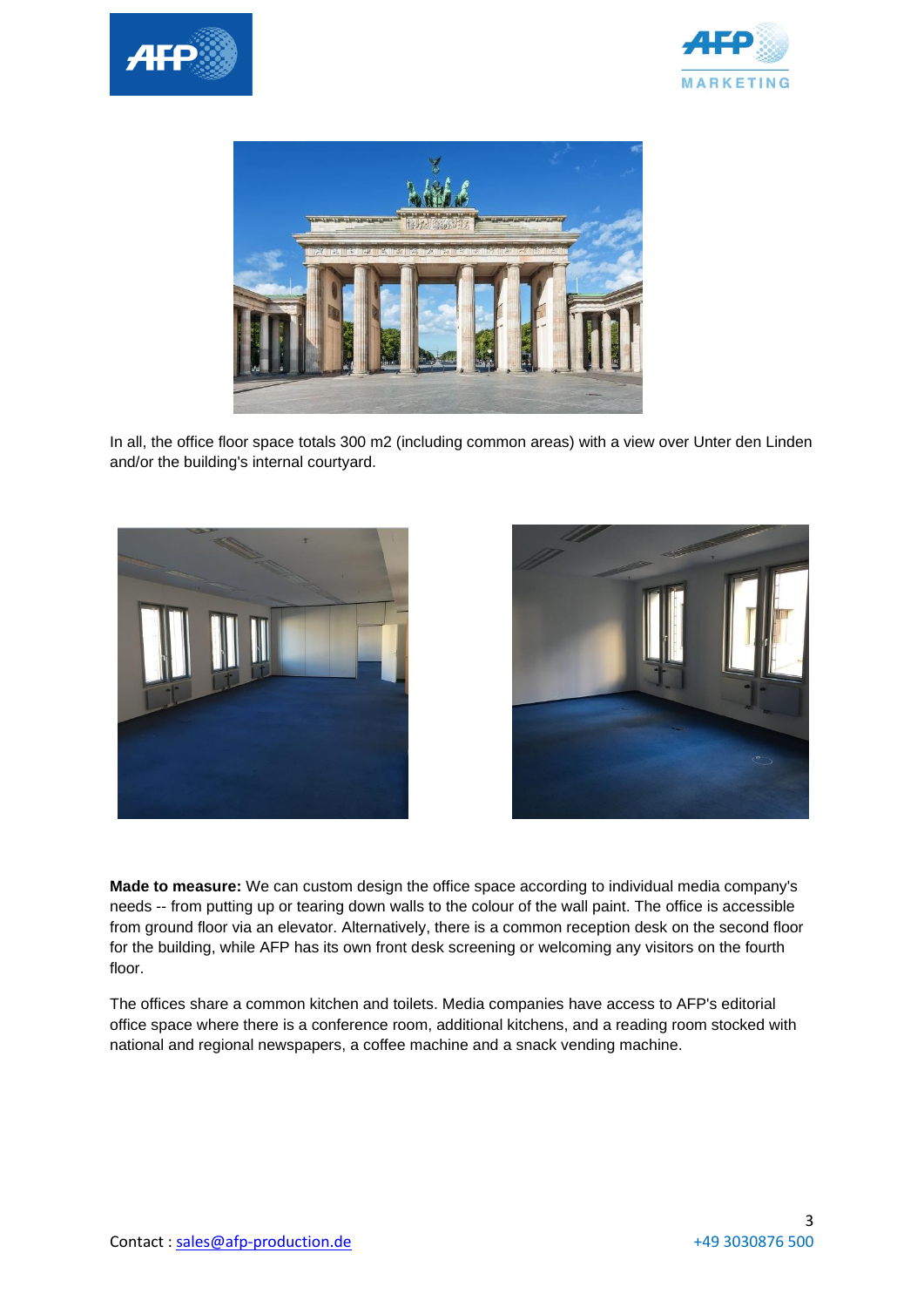



#### **STATE OF THE ART AUDIO-VISUAL PRODUCTION SERVICES**

AFP offers to television channels and their correspondents:

- ➢ a pool of film crew for filming outdoors and in a studio setting (camera, sound, lighting)
- $\geq$  a 24/7 booking service
- ➢ a pool of video editors (Avid, Premiere and/or Da Vinci Resolve)
- $\triangleright$  ENG cameras
- $\geq$  sound and lighting equipment



- ➢ full editing suites
- ➢ transmission capabilities (fixed line or through LiveU/aviwest)
- ➢ bandwidth linking to ARD's platform in Frankfurt, offering ultra-rapid transmissions on top of the usual FTP links
- ➢ HD video studio (with projectors and green screen)
- ➢ Video files storage or archiving facilities
- ➢ Vehicles for on-location shooting
- ➢ On-demand SNG vehicles (through a partner company)
- ➢ Video support technician
- $\triangleright$  Office space at 31 euros/m2 (building maintenance fees and heating included)



- $\triangleright$  Option to deploy crew throughout Germany
- ➢ Option to send crew to neighbouring countries
- $\triangleright$  Option to recruit crew on site throughout